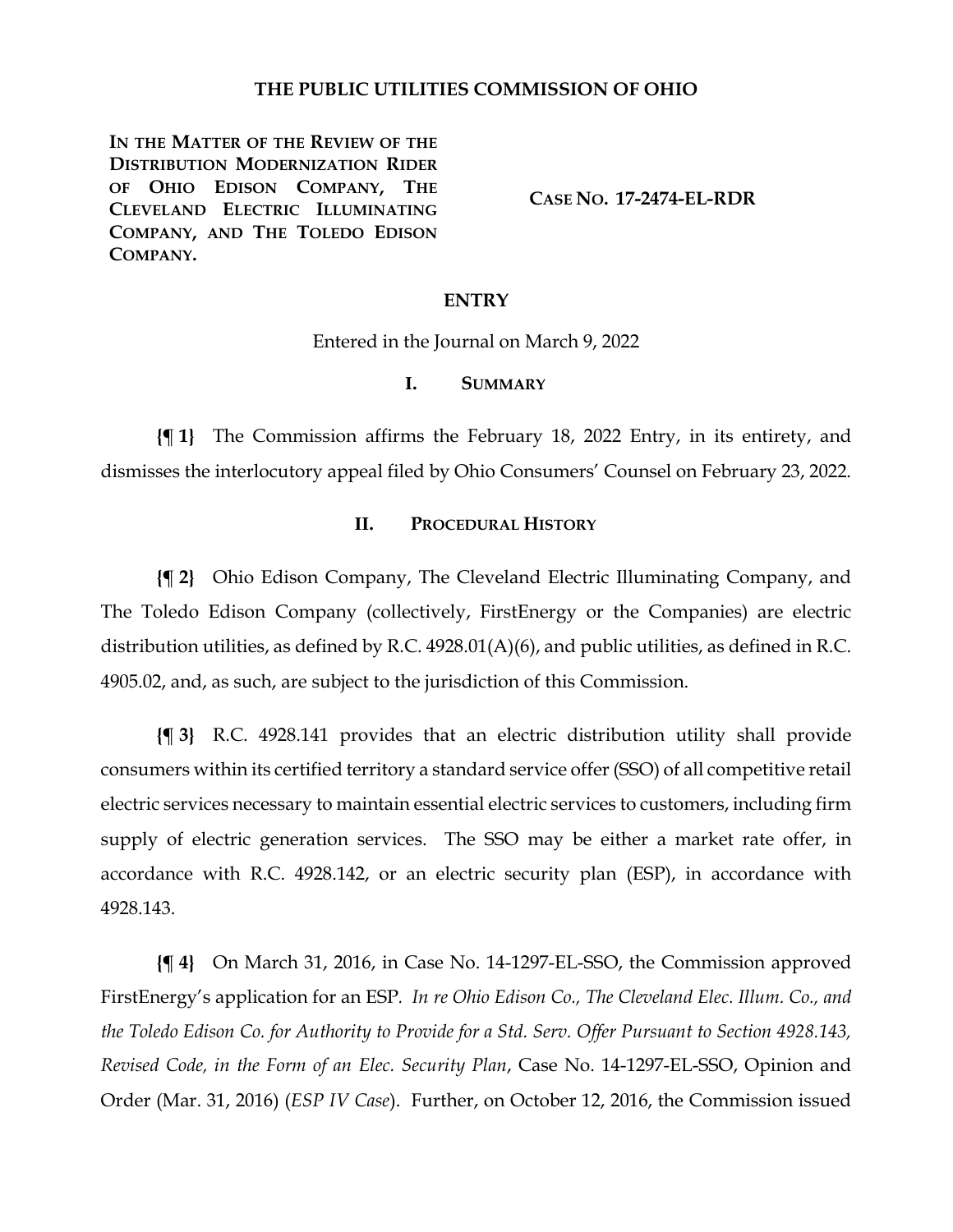the Fifth Entry on Rehearing in the *ESP IV Case*. On rehearing, the Commission authorized FirstEnergy to implement a distribution modernization rider (Rider DMR). *ESP IV Case*, Fifth Entry on Rehearing (Oct. 12, 2016) at ¶185. Additionally, the Commission ruled that Staff will review the expenditure of Rider DMR revenues to ensure that Rider DMR revenues are used, directly or indirectly, in support of grid modernization. *ESP IV Case*, Fifth Entry on Rehearing (Oct. 12, 2016) at ¶282. Subsequently, the Commission determined that this review should be conducted with the assistance of a third-party monitor and that the monitor should prepare a mid-term report, to inform the Commission when evaluating any proposed extensions of the DMR, and a final report. On January 24, 2018, the Commission selected Oxford Advisors, LLC, (Oxford) as the third-party monitor. Entry (Jan. 24, 2018) at ¶7.

**{¶ 5}** On June 14, 2019, Oxford filed its mid-term report.[1](#page-1-0)

**{¶ 6}** Numerous parties appealed the Commission's decision in the *ESP IV Case*, challenging Rider DMR and other aspects of the Commission's orders. On June 19, 2019, the Supreme Court of Ohio issued its decision in those appeals, affirming the Commission's order in part, reversing it in part as it relates to Rider DMR, and remanding with instructions to remove Rider DMR from FirstEnergy's ESP. Specifically, the Court held that Rider DMR does not qualify as an incentive under R.C. 4928.143(B)(2)(h) and the conditions placed on the recovery of Rider DMR revenues were not sufficient to protect ratepayers. *In re Application of Ohio Edison Co. v. Pub. Util. Comm.*, 157 Ohio St.3d 73, 2019-Ohio-2401, 131 N.E.3d 906 at ¶¶ 14-29 (*Ohio Edison)*, reconsideration denied, 156 Ohio St.3d 1487, 2019- Ohio-3331, 129 N.E.3d 458.

**{¶ 7}** On August 22, 2019, pursuant to the *Ohio Edison* decision, the Commission directed the Companies to immediately file proposed revised tariffs setting Rider DMR to

<span id="page-1-0"></span> $1$  The mid-term report was prepared to inform the Commission on whether Rider DMR should be extended and was filed in this docket inadvertently; rather, the mid-term report was meant to be filed in Case No. 19-361-EL-RDR. *ESP IV Case*, Eighth Entry on Rehearing (Aug. 16, 2017) at ¶ 113.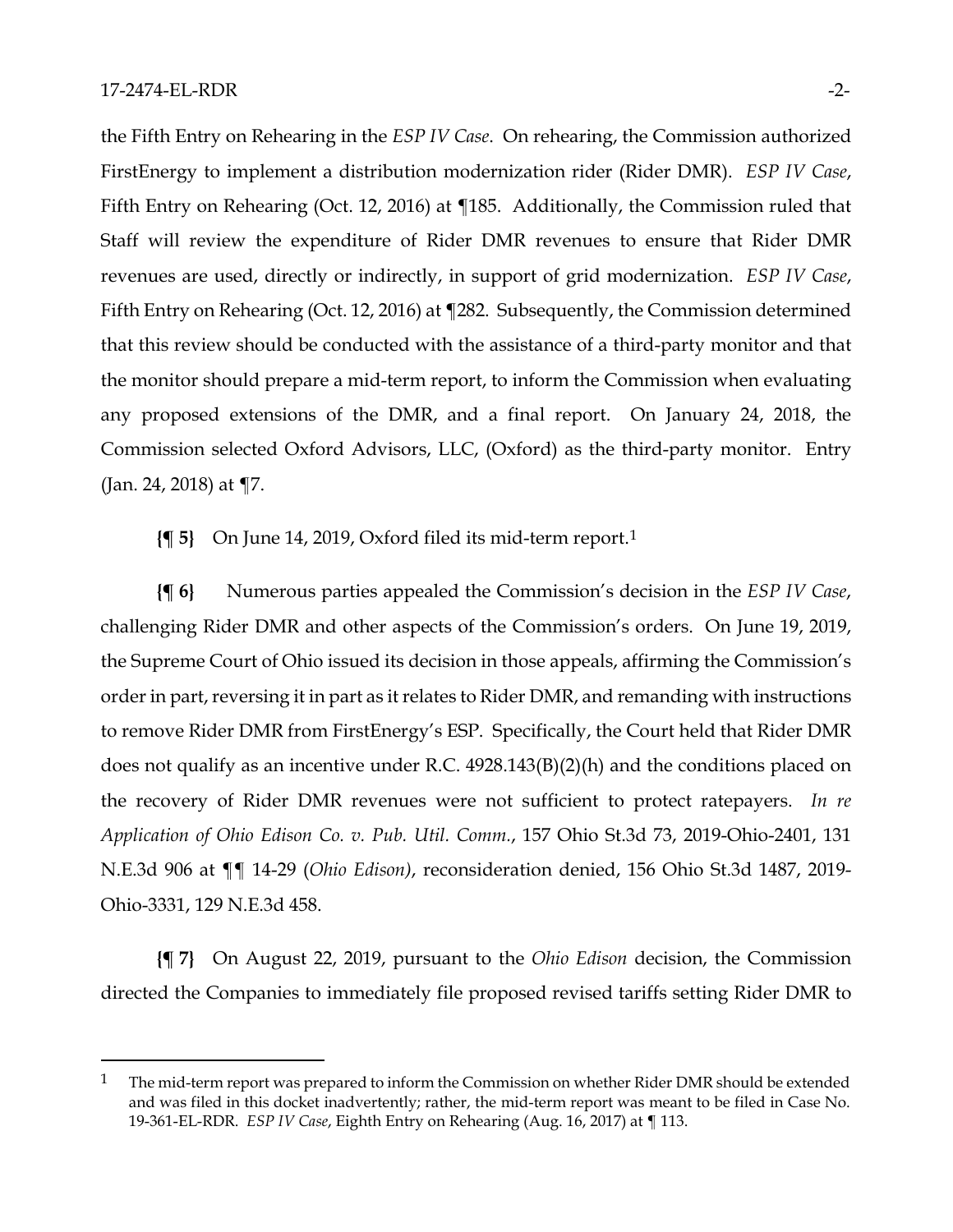#### 17-2474-EL-RDR -3-

\$0.00. The Companies were further directed to issue a refund to customers for monies collected through Rider DMR for services rendered after July 2, 2019, subject to Commission review. Once the refund had been appropriately issued, the Companies were instructed to file proposed, revised tariffs removing Rider DMR from the Companies' ESP. *ESP IV Case*, Order on Remand (Aug. 22, 2019) at ¶¶ 14-16.

**{¶ 8}** The Companies complied with the Commission's directives as instructed in the Order on Remand and filed tariffs removing Rider DMR from their ESP on October 18, 2019.

**{¶ 9}** On February 26, 2020, the Commission issued an Entry in which the Commission stated that the provisions for a final review of Rider DMR were an essential part of the terms and conditions related to Rider DMR in the *ESP IV Case*. *ESP IV Case*, Fifth Entry on Rehearing at ¶282, Eighth Entry on Rehearing at ¶113, Ninth Entry on Rehearing (Oct. 11, 2017) at ¶¶ 17-20. Additionally, the Commission cited the Court's objections in *Ohio Edison* to the usefulness of the proposed final review after the Court questioned the lack of an effective remedy resulting from such review. *Ohio Edison* at ¶26. As such, the Commission found that, when the provisions of Rider DMR were eliminated, so too were the provisions requiring a final review of the rider. The Commission then dismissed and closed the case of record. Entry (Feb. 26, 2020) at ¶9. No party filed an application for rehearing regarding the Commission's ruling.

**{¶ 10}** Thereafter, on September 8, 2020, Ohio Consumers' Counsel filed a motion requesting that the Commission reopen this proceeding and initiate an audit of Rider DMR. On December 30, 2020, the Commission determined that, in the interests of both transparency and state policy, good cause existed to initiate an additional review of Rider DMR.

**{¶ 11}** Accordingly, by Entry issued December 30, 2020, the Commission directed Staff to prepare a request for proposal (RFP) to solicit the services of a third-party monitor to assist Staff with the full review of Rider DMR, as contemplated in the *ESP IV Case*. Due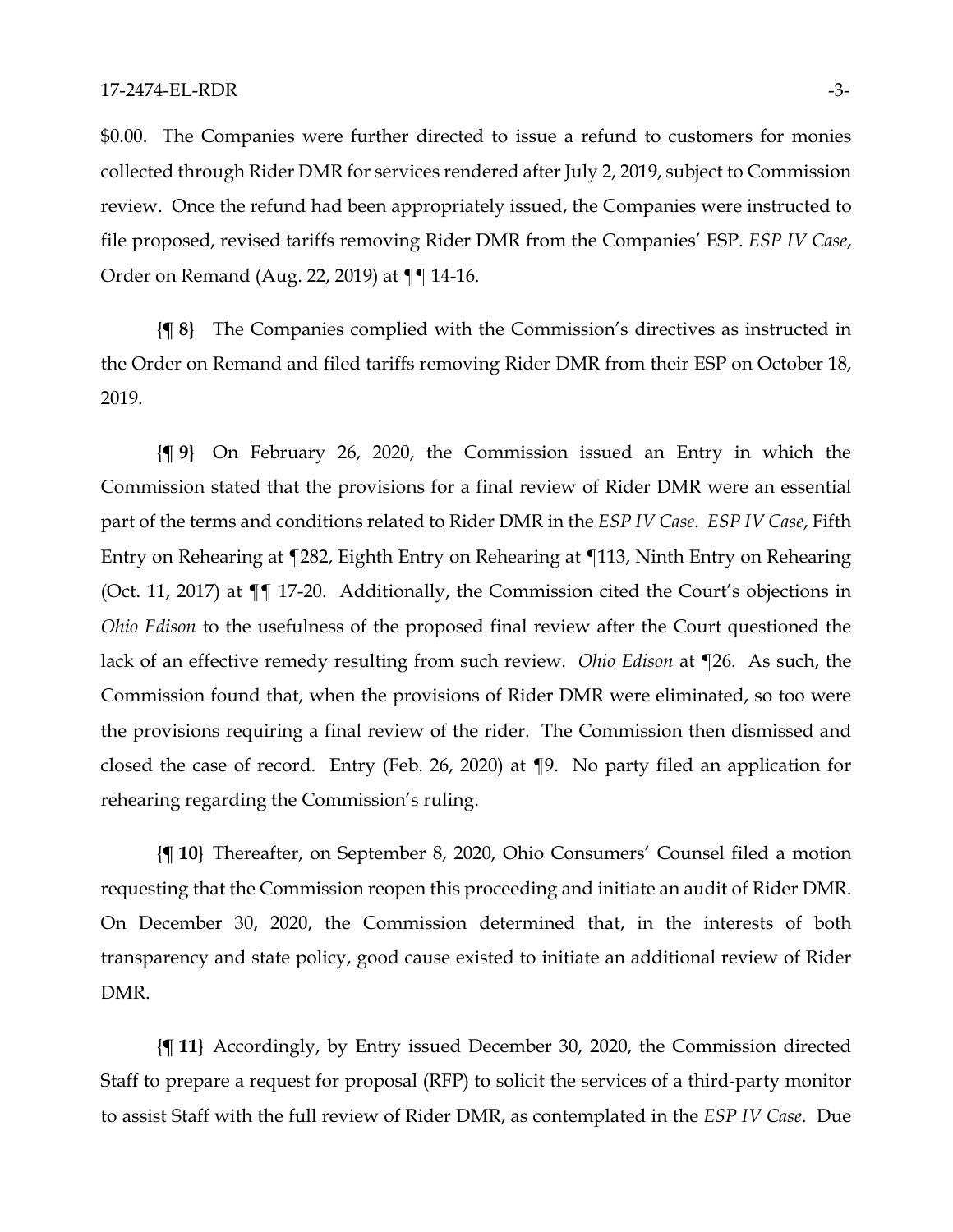to an insufficient number of submitted proposals, the Commission directed Staff to reissue the RFP for audit services, in accordance with a revised RFP. The Commission specified that the audit to be conducted should also include an examination of the time period leading up to the passage of H.B. 6 and the subsequent referendum, in order to ensure funds collected from ratepayers through Rider DMR were only used for the purposes established in the *ESP IV Case*. *ESP IV Case*, Fifth Entry on Rehearing (Oct. 12, 2016) at ¶282. All proposals were submitted by May 18, 2021, in accordance with the terms of the RFP. Entry (Jun. 6, 2021) at ¶12.

**{¶ 12}** On June 2, 2021, the Commission selected Daymark Energy Advisors, Inc. (Daymark) and directed the Companies to enter into a contract with Daymark to perform the audit services described in the RFP and its proposal. *Id.* at ¶14. In the Entry, the Commission ordered Daymark and the Companies to incorporate the terms and conditions of the RFP into the contract, which set the deadline for the draft audit report as October 15, 2021, and the deadline to file the final audit report as October 29, 2021. *Id.*; Entry (Apr. 7. 2021), Attachment at 3.

**{¶ 13}** On September 24, 2021, OCC filed a motion for subpoena duces tecum for FirstEnergy Corp. The subpoena duces tecum was issued by the attorney examiner as requested by OCC.

**{¶ 14}** On October 14, 2021, Staff filed a motion for an extension of time to file the draft audit report and final audit report, which was granted by Entry on October 22, 2021. In that Entry, the deadlines for Daymark to provide its draft and final audit reports were set for December 2, 2021, and December 16, 2021, respectively.

**{¶ 15}** On October 20, 2021, OCC filed a motion for a subpoena for any drafts of the final report prepared by Oxford in this proceeding. Staff filed a memorandum contra the motion for subpoena on November 4, 2021. OCC filed its reply to the memorandum contra on November 12, 2021. Subsequently, on December 10, 2021, OCC filed a motion for a second subpoena, a subpoena duces tecum for Oxford to attend and provide testimony at a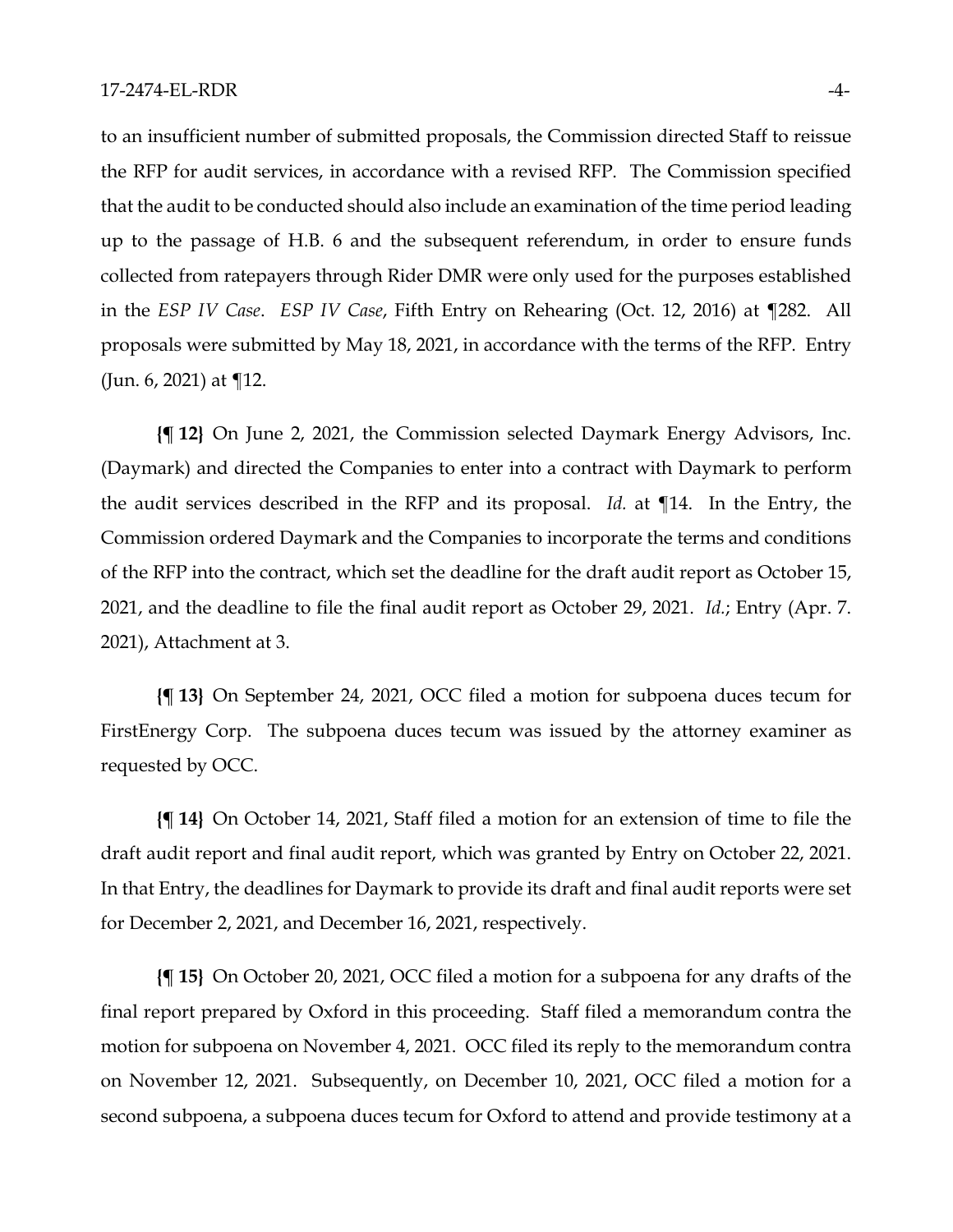deposition and for waiver of Ohio Adm.Code 4901-1-25(D). Staff filed a memorandum contra the motion on December 27, 2021. OCC filed a reply to the memorandum contra on January 3, 2022.

**{¶ 16}** On December 14, 2021, Staff filed a motion for extension of time to file the final audit report, which was granted by Entry on December 15, 2021. The deadline for Daymark to file its final report was set for January 14, 2022.

**{¶ 17}** On January 7, 2022, a prehearing conference was held in order to address pending motions in this proceeding and for parties to provide an update as to discovery matters. At the prehearing conference, the attorney examiner deferred ruling on the two motions for subpoenas requested to be issued to Oxford by OCC until after the final report was filed by Daymark.

**{¶ 18}** Nonetheless, on January 12, 2022, and only two days prior to the filing deadline for Daymark's final audit report, OCC filed an interlocutory appeal of the "ruling" of the attorney examiner to defer ruling on the two motions for subpoenas filed by OCC.

**{¶ 19}** Subsequently, Daymark filed the final report on January 14, 2022.

**{¶ 20}** By Entry issued February 18, 2022, the attorney examiner denied the motions for subpoenas duces tecum, directed Staff to produce a witness from Oxford Advisors, LLC, at the hearing to be held in this matter, and extended the comment period, while noting that further reasonable requests for extension of the comment period would be entertained if OCC, or any other party, provided meaningful, quantified assessments on the progress of reviewing discovery in this proceeding.

**{¶ 21}** On February 23, 2022, OCC filed an interlocutory appeal, request for certification of the denial of the motions for subpoena in the February 18, 2022 Entry.

**{¶ 22}** On February 28, 2022, Staff filed a memorandum contra OCC's interlocutory appeal and request for certification of the denial of the motions for subpoena.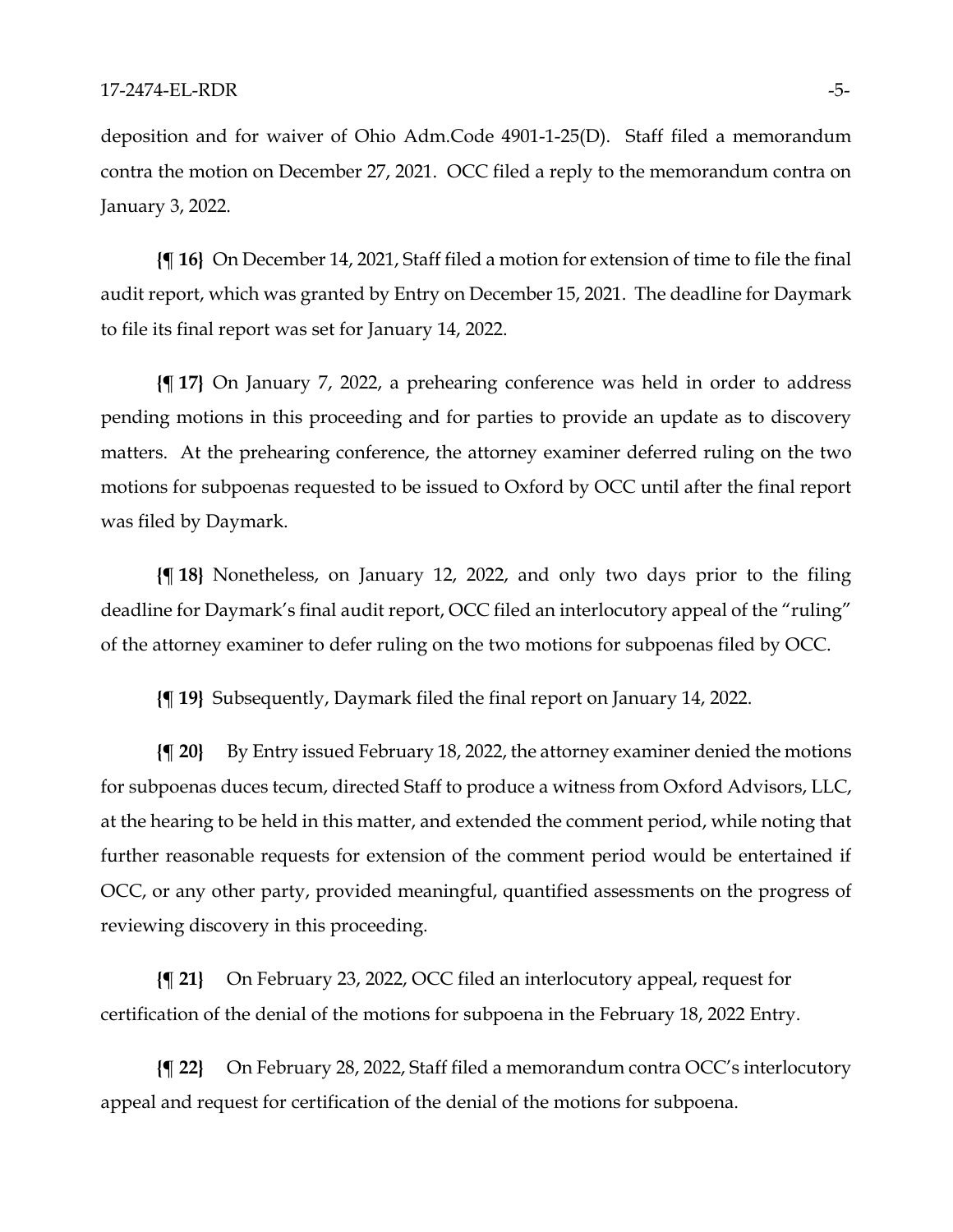**{¶ 23}** By Entry issued March 8, 2022, the interlocutory appeal was certified to the Commission, pursuant to Ohio Adm.Code 4901-1-15(B).

**{¶ 24}** Ohio Adm.Code 4901-1-15(E)(1) provides that, upon consideration of an interlocutory appeal, the Commission may, in its discretion either: (1) affirm, reverse, or modify the ruling; or (2) dismiss the appeal for a variety of stated reasons, including, but not limited to, whether the issues presented are now moot or the party taking the appeal has failed to show prejudice as a result of the ruling in question.

### **III. DISCUSSION**

**{¶ 25}** In its interlocutory appeal, OCC argues that the attorney examiner erred by denying OCC's motions for subpoenas, as it alleges the subpoenas would have enabled OCC to conduct discovery of Oxford through a pre-hearing deposition. OCC first contends that Ohio Adm.Code 4906-1-16(I) and 4901-1-25(D) unlawfully restrict the "ample rights of discovery" for all parties and intervenors provided in R.C. 4903.082 by making Staff exempt from discovery. Specific to its efforts in this case, OCC notes that it was pursuing information regarding the findings of Oxford as they relate to the use of Rider DMR funds and whether undue or improper influence had been exerted in this case regarding Oxford's final audit report. In addition to claiming that the Commission's discovery rules run afoul of the statutory language allowing for ample discovery, OCC further claims that the attorney examiner's reading of the plain language of the rule was also mistaken, noting that Oxford is not an employee of the Commission, but rather an independent contractor. Thus, considering the rule language specifically refers to "a member of commission staff," OCC claims that Ohio Adm.Code 4901-1-25 does not apply to Oxford. As there is no ambiguity in the rule itself, OCC also argues that the reliance on "regulatory history" was also misplaced, as regulatory history is only appropriate to consider in the event a rule is capable of bearing more than one meaning. *Dunbar v. State*, 136 Ohio St.3d 181, 186 (2013).

**{¶ 26}** OCC takes issue with the attorney examiner's statement that "[q]uestions posed by OCC regarding why Oxford had not begun drafting the final report until January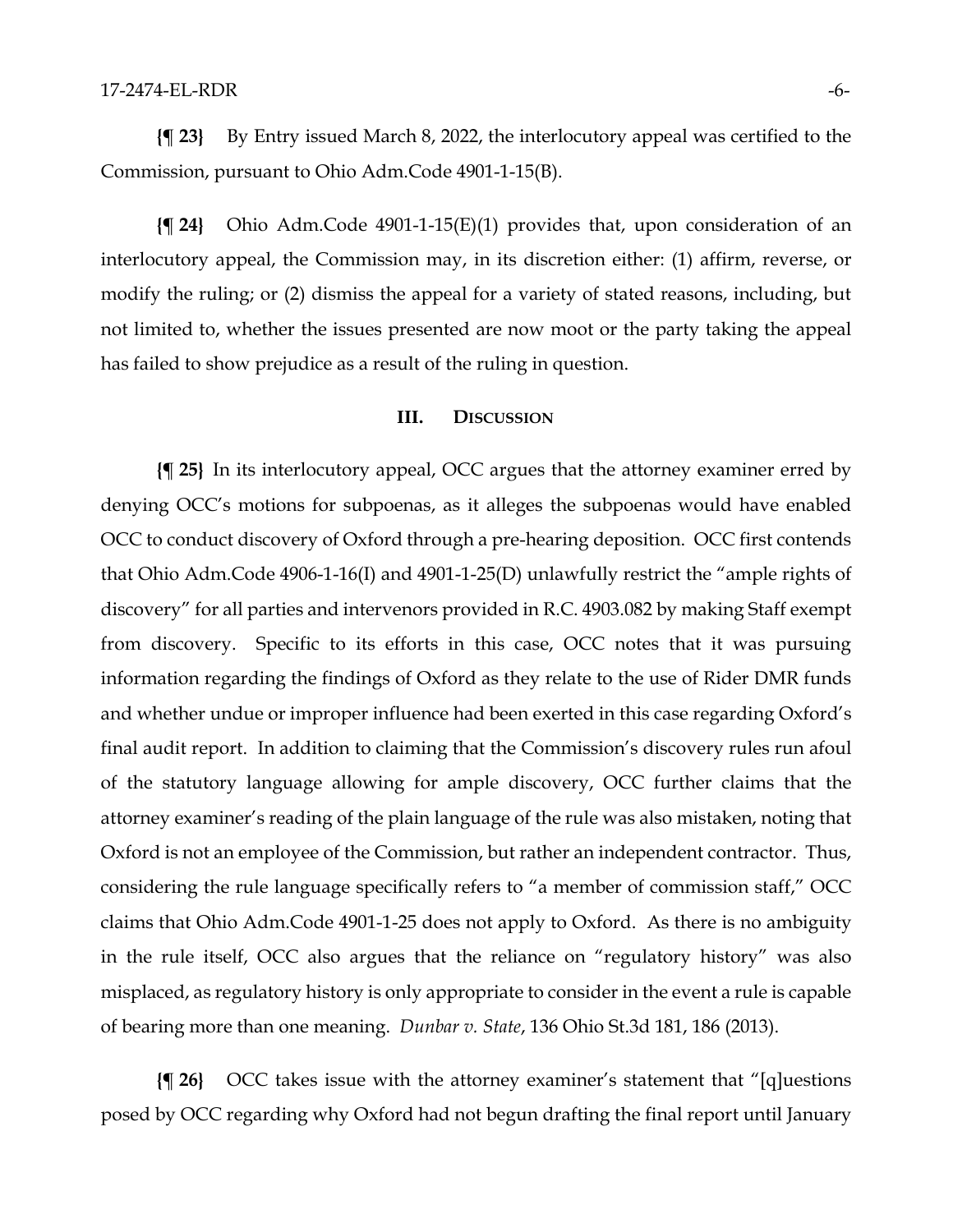would produce no probative evidence regarding whether the Companies properly used DMR funds." OCC disagrees, stating that questions regarding the events leading up to the Commission's decision that a final audit report would not be required are certainly germane to this proceeding. Further, in response to the argument that OCC could potentially make an argument that it is entitled to "ample discovery" in any Commission proceeding in which it seeks a deposition of Staff, OCC argues that this case, given its extraordinary circumstances, warrants a waiver of the Commission rules to allow for a deposition of Oxford. Moreover, OCC claims that the policy for refraining from deposing Staff members, i.e., Staff's workload, is not applicable in this case, as Oxford purportedly completed its work in this case on or around February 2021. OCC also claims that the Entry unfairly holds that OCC must show that the discovery they seek will not interfere with the ongoing Federal investigation, in addition to the requirements for showing the need for subpoenaed discovery pursuant to the Civil Rules and Rules of Evidence; however, OCC claims that, as a creature of statute, the Commission, and its agents, do not have the authority to impose such a requirement. Additionally, OCC claims the attorney examiner was mistaken to assert that OCC does not need the subpoenaed information because it will have the opportunity to examine the contents and conclusions of the Daymark final report, noting that the Commission's discovery rules allow each party to construct a "case of their own making," using the varying methods of discovery of their own choice. Contrary to the February 18, 2022 Entry, OCC claims that the order for a witness from Oxford to appear at the evidentiary hearing adds little value for consumers, as Ohio Adm.Code 4901-1-28(A) allows for any person making or contributing to the report may be subpoenaed to testify at the hearing in accordance with Ohio Adm.Code 4901-1-25. Moreover, OCC argues that "[o]ne is left to guess why Oxford's final report, associated documents, and Oxford's deposition testimony would not contain reliable, probative evidence" if the mid-term report might, as alleged in the February 18, 2022 Entry. Further, by alleging that "Oxford's testimony at hearing will be superior to deposition testimony," OCC claims the February 18, 2022 Entry prejudices OCC and other parties who may be interested in questioning Oxford at deposition, further noting that questioning at depositions is very different from that during a hearing.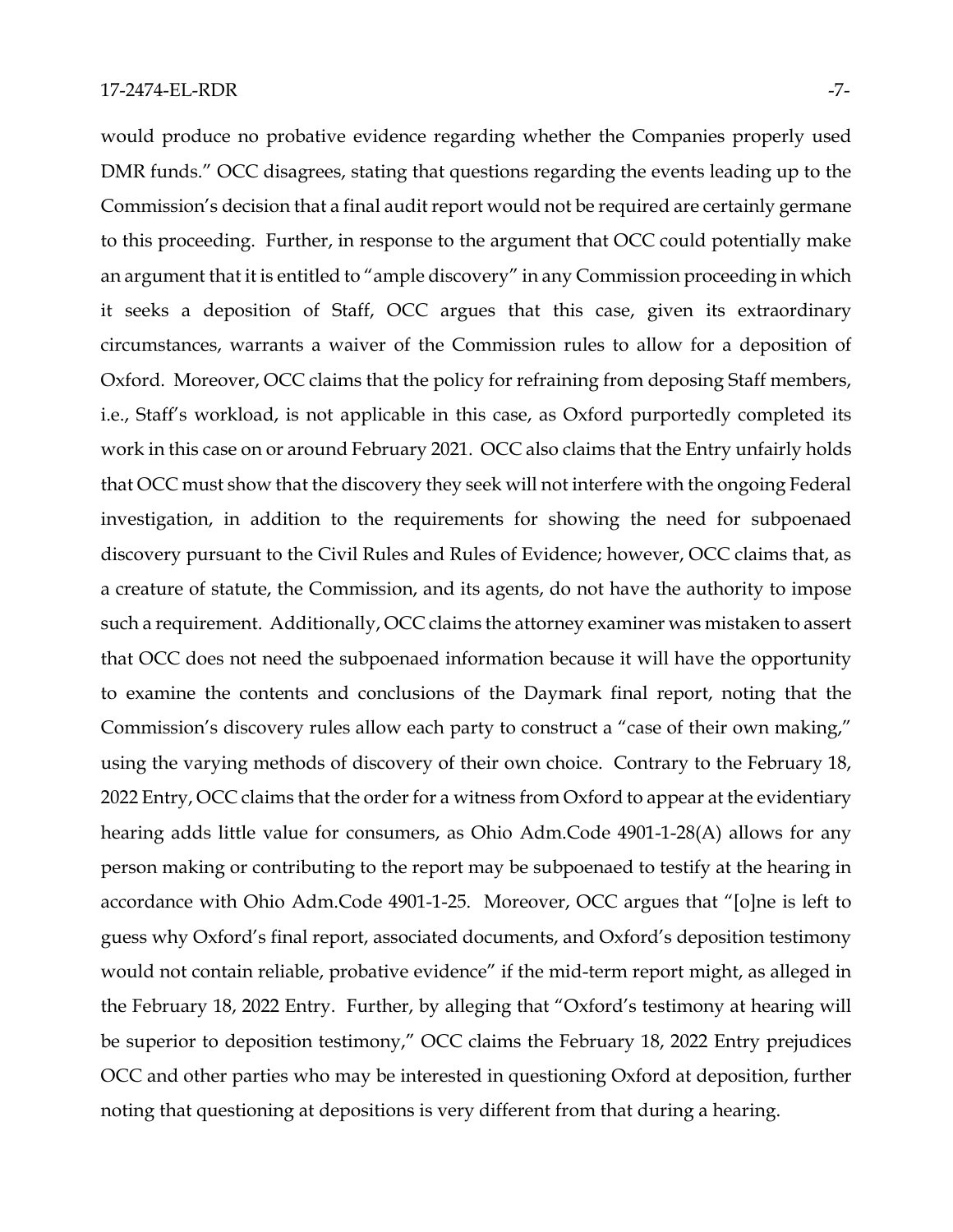**{¶ 27}** Staff responds by arguing that the Entry was lawful and should be upheld, namely contending that, as an extension of Staff, Oxford is not subject to discovery. Furthermore, Staff reiterates that, as directed in the February 18, 2022 Entry, Staff is required to produce a witness from Oxford to be available for questioning during the evidentiary hearing, consistent with the longstanding precedent in Commission proceedings. Staff claims OCC refuses to acknowledge the plain reading and meaning of the Commission's rules, which are clear and unambiguous, as well as misapprehends the Commission's authority to abrogate those rules. In fact, Staff contends the limited case law OCC does appear to cite to in its interlocutory appeal is completely unrelated and misplaced. *In re Application of Suvon, LLC D/B/A FirstEnergy Advisors for Certification as a Competitive Retail Electric Service Power Broker and Aggregator*, Slip Op. No. 2021-Ohio-3630 (Oct. 14, 2021). Staff requests that OCC's interlocutory appeal be denied, as the Commission's rules do not permit a subpoena either to compel appearance at a deposition, or the production of documents at such a deposition, by an auditor selected by the Commission.

**{¶ 28}** As a preliminary issue, while OCC claims the prohibition of using a deposition in this manner would prejudice it and other parties, it provides no basis for why this would be the case, especially given the directive for Staff to produce a witness from Oxford during the evidentiary hearing to address questions regarding its mid-term report. We also agree that any prejudice is even more difficult to ascertain, given that it is unusual for any party in a Commission proceeding to claim that depositions are necessary before comments are filed. Entry (Feb. 18, 2022) at ¶ 26. As such, pursuant to Ohio Adm.Code  $4901-1-15(E)(1)$ , we could very well dismiss this appeal as OCC has failed to demonstrate how it will be prejudiced by the rulings in question. We have concluded in numerous proceedings that parties are not prejudiced by an inability to depose staff members, since recommendations are presented in reports, which are then available to all parties, including any underlying workpapers. Additionally, Staff witnesses, including a witness from Oxford, will be available for cross-examination during the course of the evidentiary hearing. See *In re the Application of The Cincinnati Gas & Elec. Co.*, Case No. 91-940-EL-AIR, Entry (Nov.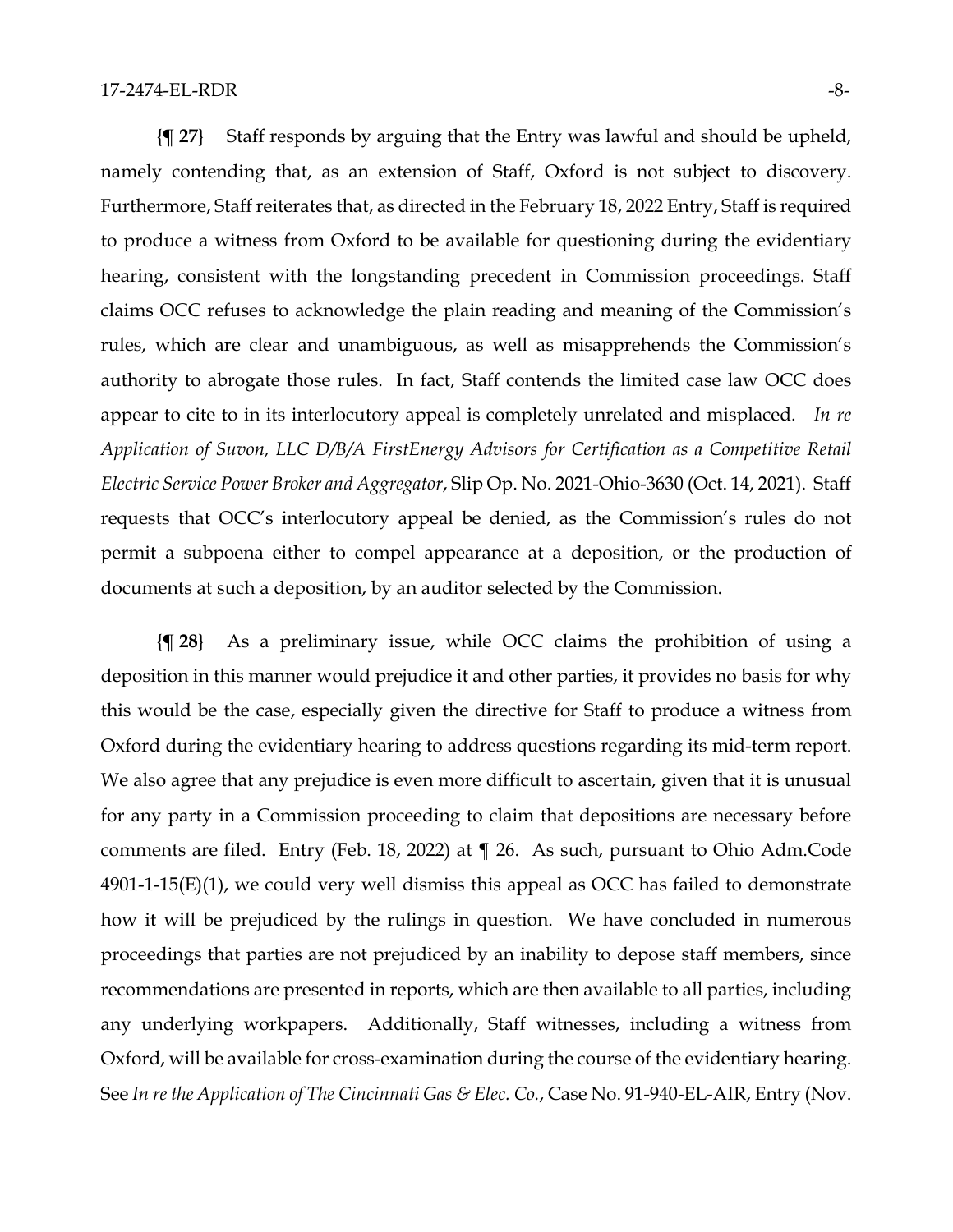18, 1991); *In re the Investigation into the Disconnect Practices of Sheldon Gas Co.*, Case No. 84- 305-GA-COI, Entry (Apr. 10, 1984). When raising a claim of prejudice as to discovery, the moving party, in this case, OCC, bears the "burden of demonstrating \* \* \* that it has been or will be prejudiced by the error." *In re the Application of Champaign Wind, LLC*, 146 Ohio St.3d 489, 2016-Ohio-1513, 58 N.E.3d 1142, citing *In re Complaint of Buckeye Energy Brokers, Inc. v. Palmer Energy Co.*, 139 Ohio St.3d 284, 2014-Ohio-1532, 11 N.E.3d 1126, ¶ 24, quoting *A.K. Steel Corp. v. Pub. Util. Comm.*, 95 Ohio St.3d 81, 88, 765 N.E.2d 862 (2002). OCC has failed to establish how it has been prejudiced in its interlocutory appeal. Given the commitment to produce a witness from Oxford to be available for cross-examination during the hearing regarding the mid-term report, we also find that, to some extent, OCC's interlocutory appeal could also be considered moot. Despite these fallacies in OCC's interlocutory appeal, we find it, nonetheless, necessary to respond to the substance of its arguments and affirm the February 18, 2022 Entry in its entirety.

**{¶ 29}** R.C. 4903.082 does provide that ["a]ll parties and intervenors shall be granted ample rights of discovery" and that the Commission's rules "should be reviewed regularly \* \* \*to aid full and reasonable discovery by all parties." Ohio Adm. Code 4901-1- 25(D) states, in pertinent part: "[a] subpoena may require a person, *other than a member of the commission staff*, to attend and give testimony at a deposition, and to produce designated books, papers, documents, or other tangible things within the scope of discovery set forth in rule 4901-1-16 of the Administrative Code." [Emphasis added].

**{¶ 30}** The Supreme Court of Ohio has held that the Commission is "granted very broad discretion in the conduct of its hearings." *Greater Cleveland Welfare Rights Org., Inc. v. Pub. Util. Comm.*, 2 Ohio St.3d 62, 68, 442 N.E.2d 1288 (1982). Further, R.C. 4901.13 authorizes this Commission to adopt and publish rules to govern its proceedings and to regulate the mode and manner of all valuations, tests, audits, inspections, investigations, and hearings relating to parties before it. Generally, rules promulgated by an administrative agency have the force and effect of law unless they are unreasonable or are in conflict with related statutes enacted by the General Assembly. *Ohio Academy of Nursing Homes, Inc. v.*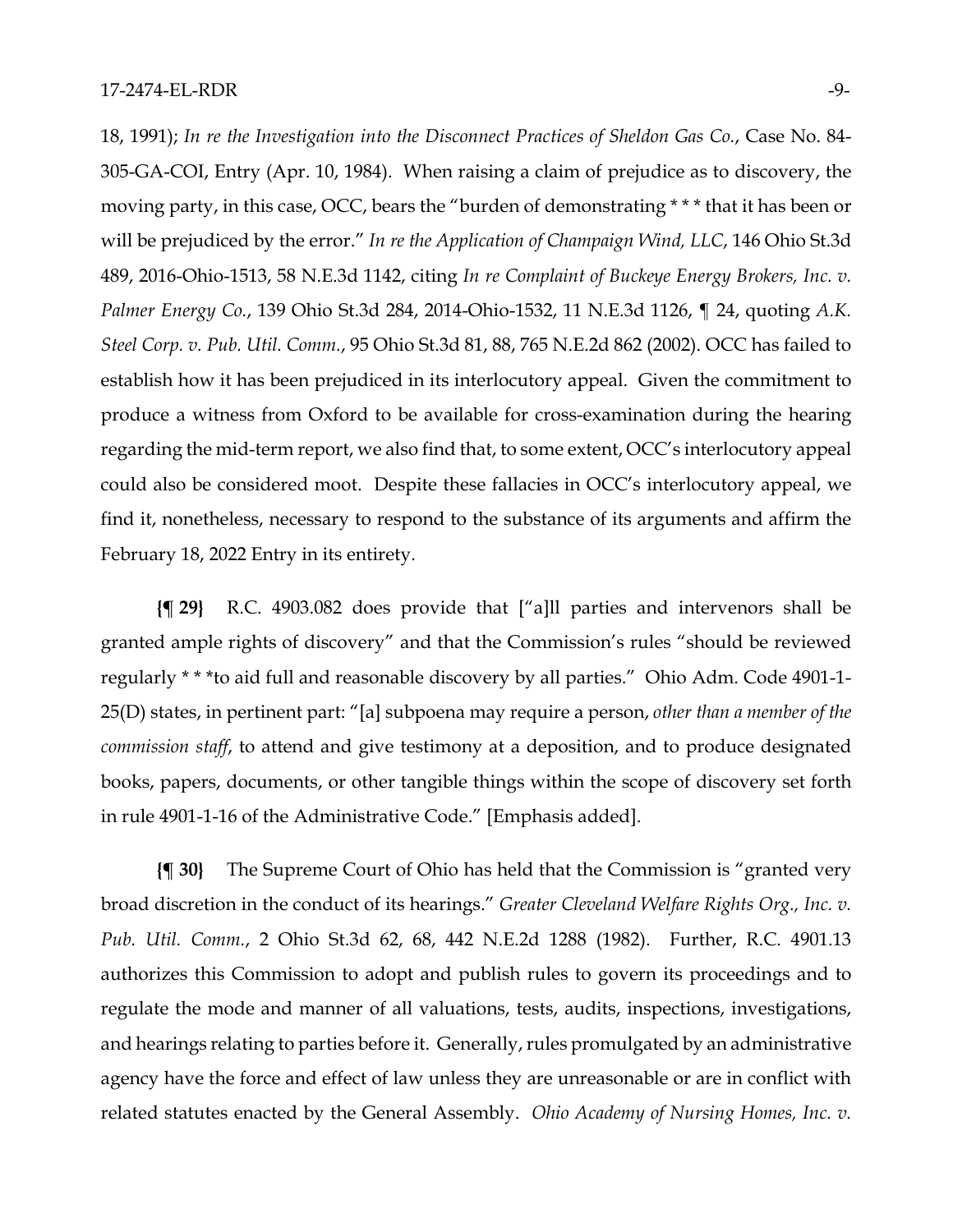17-2474-EL-RDR -10- *Barry*, 56 Ohio St.3d at 127, 564 N.E.2d 686. We do not agree with OCC that the Commission's discovery rules contradict the statutory language. Discovery generally as provided by the Rules of Civil Procedure in court proceedings is not available in administrative proceedings and "[t]he extent of discovery that a party engaged in an administrative hearing is entitled to is primarily determined by the particular agency." *LTV Steel Co. v. Industrial Com'n*, 140 Ohio App.3d 680, 748 N.E.2d 1176 (10th Dist. 2000) citing *Bell v. State Med. Bd. of Ohio*, Lucas App. No. L–85–441, unreported, 1986 WL 6698 (June 13,

1986). Ohio Adm.Code 4901-1-25 and 4901-1-16 are not in conflict with R.C. 4903.082, which provides for "ample discovery" in proceedings, but not unfettered discovery opportunities. Indeed, the plain language of the more specific statute dealing with depositions before the Commission, R.C. 4903.06, is permissive and indicates that the Commission "may cause" the depositions of witnesses to be taken during an investigation, and the Commission's rules outline the procedures for doing so. R.C. 4903.06 merely confers upon the Commission the authority to cause depositions to be taken; it does not, however, command the Commission to require depositions of any particular witnesses or dictate the manner in which they are to be taken. See., e.g., *State ex rel. Gen. Motors Corp. v. Indus. Comm.*, 47 Ohio St.2d 244, 253, 1 O.O.3d 141, 146, 351 N.E.2d 442, 448 (1976) (where the Supreme Court found that, while "R.C. 4123.09 vests the Industrial Commission with authority to allow the taking of depositions," it "does not require the commission to do so."). Moreover, R.C. 4903.082 demonstrates that the legislature has granted broad discretion to this Commission to implement its own rules to ensure the parties are provided with the opportunity for *full and reasonable* discovery, bolstered by the general policy in Ohio that an administrative agency has broad discretion to fashion its own discovery rules. In fact, R.C. 119.09, which generally governs adjudication hearings before other state agencies, does not provide for prehearing discovery depositions by a party to an adjudication hearing; instead, R.C. 119.09 pertains to securing the attendance of witnesses and the production of records and documents for the purpose of conducting an adjudication hearing. *Ohio State Bd. Of Pharmacy v. Frantz*, 51 Ohio St.3d 143, 145, 555 N.E.2d 630 (1990). We, therefore, conclude that the Commission's discovery rules do not run afoul of R.C. 4903.082.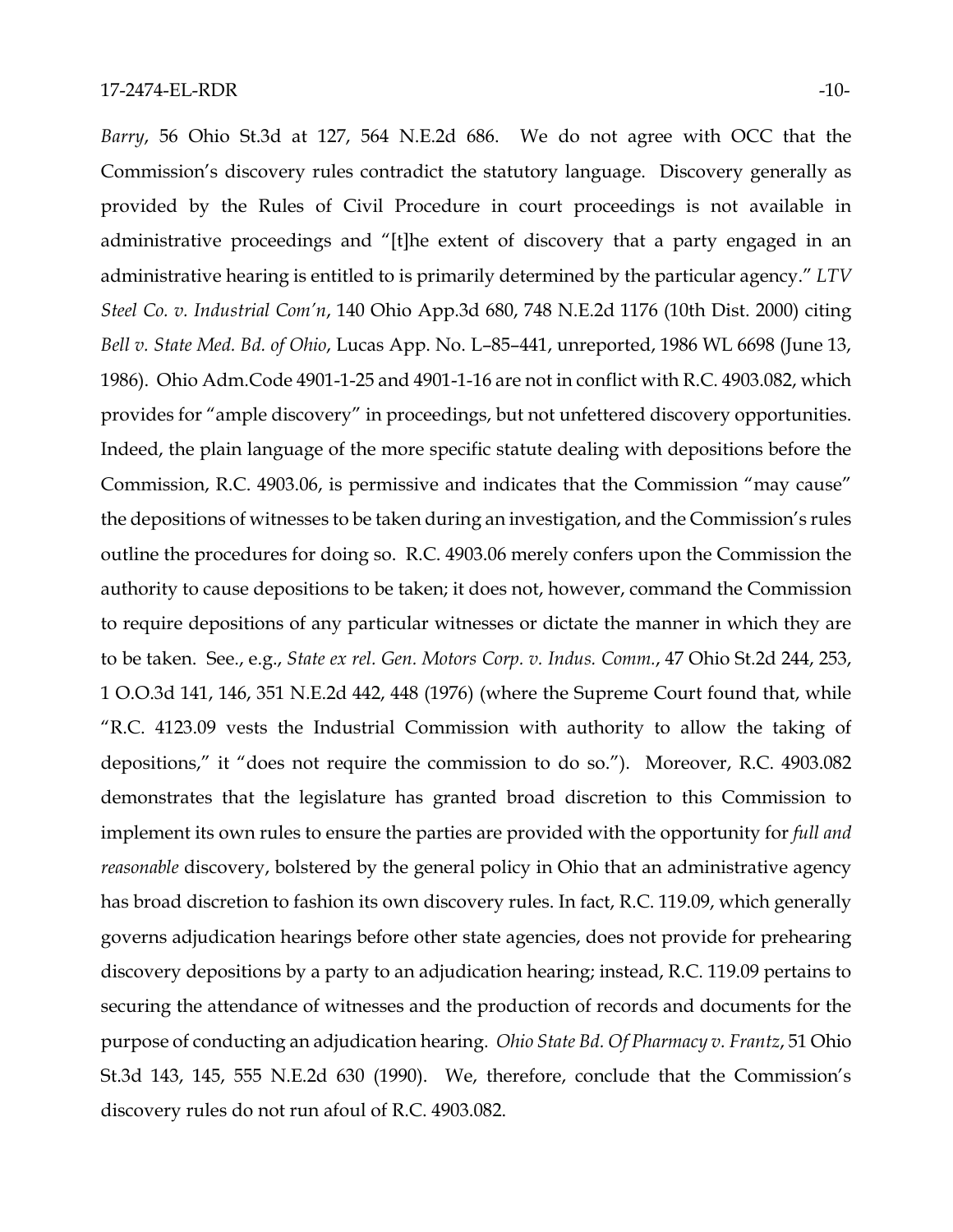**{¶ 31}** In addition to the plain language of the rule cited above, and as noted in the February 18, 2022 Entry, the Commission has long established that discovery should not be permitted with respect to Staff, including auditors such as Oxford. The Commission has expressly denied OCC's recommendation that the Commission procedural rules be amended to permit discovery upon auditors hired by or at the discretion of the Commission. *In re the Commission's Review of Ohio Adm.Code Chapters 4901-1, 4901-3, and 4901-9*, Case No. 06-685-AU-ORD, Finding and Order (Dec. 6, 2006) at 27. As emphasized in the February 18, 2022 Entry, the Commission has been very clear that the third-party monitor for Rider DMR was to "assist and work with FirstEnergy and FirstEnergy Corp. to ensure that Rider DMR funds are expended appropriately." *In re Application of Ohio Edison Co. The Cleveland Elec. Illum. Co., and The Toledo Edison Co.*, Case No. 14-1297-EL-SSO, Eighth Entry on Rehearing (Aug. 16, 2017) at ¶113. Moreover, in rejecting the Companies' claim that Staff was fully capable of assessing whether Rider DMR funds were used properly, the Commission specifically noted that the decision to hire a third-party monitor rather than use Staff to review the use of the Rider DMR funds was made in the interests of "balancing the workload of Staff." *In re Ohio Edison Co., The Cleveland Elec. Illum. Co., and The Toledo Edison Co.*, Case No. 14-1297-EL-SSO, Ninth Entry on Rehearing (Oct. 11, 2017) at ¶¶ 12, 17. Further, Oxford was directed to submit quarterly interim updates to Staff, so that Staff would remain informed on the progress of the ongoing review. *Id*. at ¶19. As aptly observed by Staff, OCC conveniently omits to reconcile the fact that the Entry selecting Oxford provided that "Oxford will execute its duties pursuant to the Commission's statutory authority to investigate and acquire records, contracts, reports, and other documentation under R.C, 4903.02, 4903.03, 4905.06, 4905.15, and 4905.16." Entry (Jan. 24, 2018) at ¶10.

**{¶ 32}** Thus, Oxford was afforded the same investigatory authority possessed by Staff and was held to the same applicable nondisclosure provisions during its audit. These directives are consistent with other proceedings that utilize an auditor or consultant to assist Staff. In fact, when an auditor or consultant is selected to assist Staff in any Commission proceeding, it is not uncommon for Staff to adopt the resulting audit report or the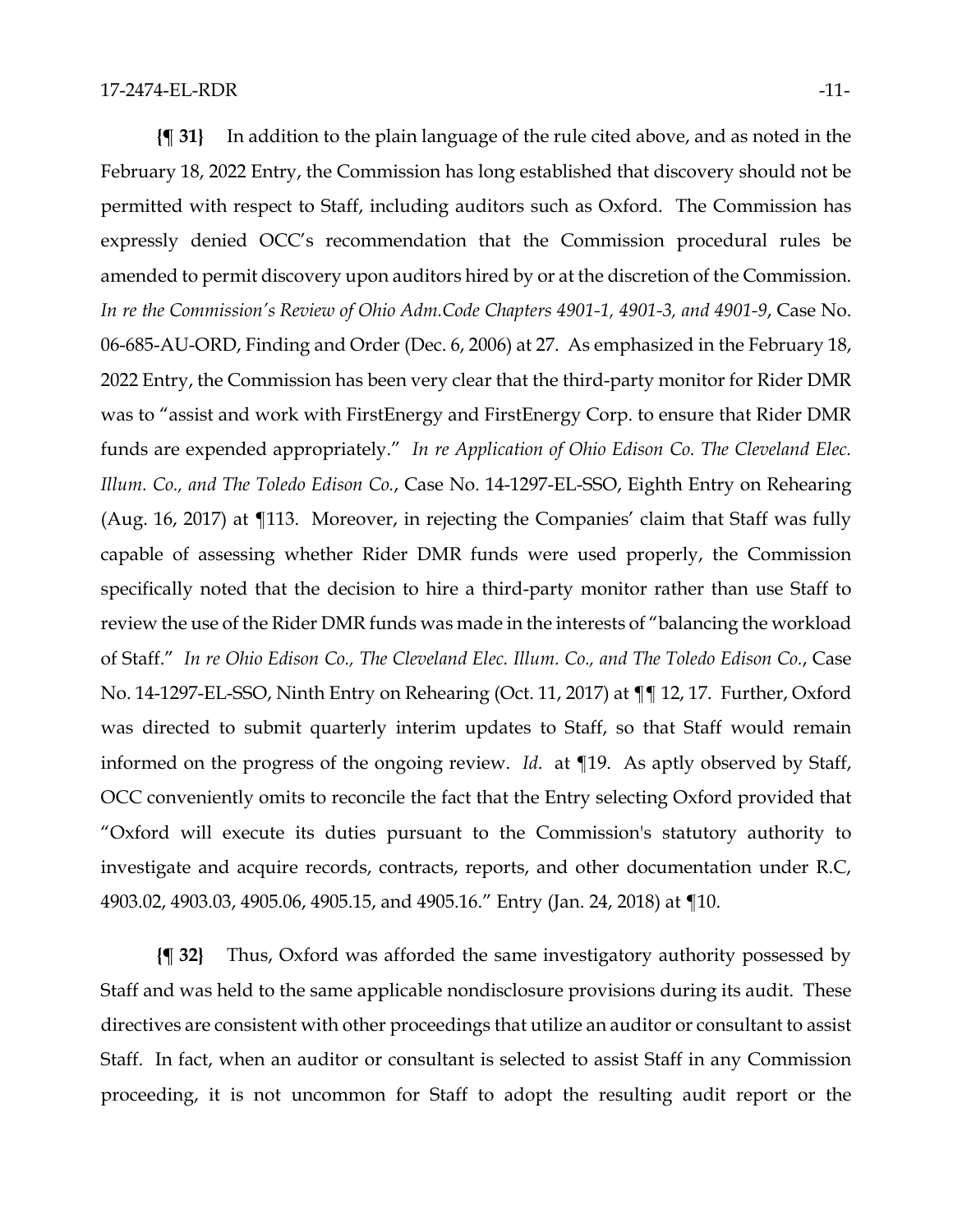recommendations stated therein and present those findings during the evidentiary hearing, marking and admitting the audit report as a Staff exhibit, as part of its case-in-chief. See, e.g., *In re the Application of Duke Energy Ohio, Inc. to Adjust Rider AU for 2018 Grid Modernization Costs*, Case No. 19-664-GA-RDR, Finding and Order (Feb. 10, 2021) at ¶ 17; *In re the 2016 and 2017 Review of the Distribution Investment Rider Contained in the Tariffs of Ohio Power Co*., Case Nos. 17-38-EL-RDR and 18-230-EL-RDR, Opinion and Order (June 17, 2020) at ¶¶ 8-9; *In re the Vectren Energy Delivery of Ohio, Inc.'s Capital Expenditure Program Rider*, Case No. 21-620-GA-RDR, Finding and Order (Aug. 25, 2021) at ¶ 16; *In re the Application of Duke Energy Ohio, Inc. for an Increase in Rates*, Case No. 07-589-GA-AIR, et al., Opinion and Order (May 28, 2008) at 3. We are unaware of any instance in which OCC, or any other party, has objected to the designation of an audit report produced by a Commission-selected auditor as a Staff exhibit or claimed that Staff is not the appropriate party to move the report into evidence. This is simply because auditors are treated as an extension of Staff.<sup>[2](#page-11-0)</sup> Clearly, treating them otherwise would not be in the public interest and invokes policy reasons for disallowing such conduct, including the ability of Staff to efficiently and effectively conduct its reviews. OCC fails to provide any reasoning, let alone a rational basis, for its novel interpretation of, and structural change to, the Commission's well-established discovery rules. Now, having established that Ohio Adm.Code 4901-1-25 is both sound and applicable to Oxford, we will address whether the February 18, 2022 Entry unreasonably denied a waiver of the rule, as requested by OCC.

**{¶ 33}** We agree that OCC has not set forth good cause to support a waiver of Ohio Adm.Code 4901-1-25(D). Rather than set forth good cause that Oxford should be deposed, OCC simply makes the argument that Oxford must be subject to discovery (in this case a deposition) in order for OCC to have "ample discovery," as provided by R.C. 4903.082.

<span id="page-11-0"></span><sup>&</sup>lt;sup>2</sup> Though an auditor may not be an employee of the Commission in the traditional sense, an auditor will certainly be considered a member of Staff for the purposes of providing either findings and recommendations on Staff's behalf or evidence in support of its review. In fact, by adopting OCC's argument, auditors would be subject to discovery requests from public utilities during the course of their review and investigation of those utilities.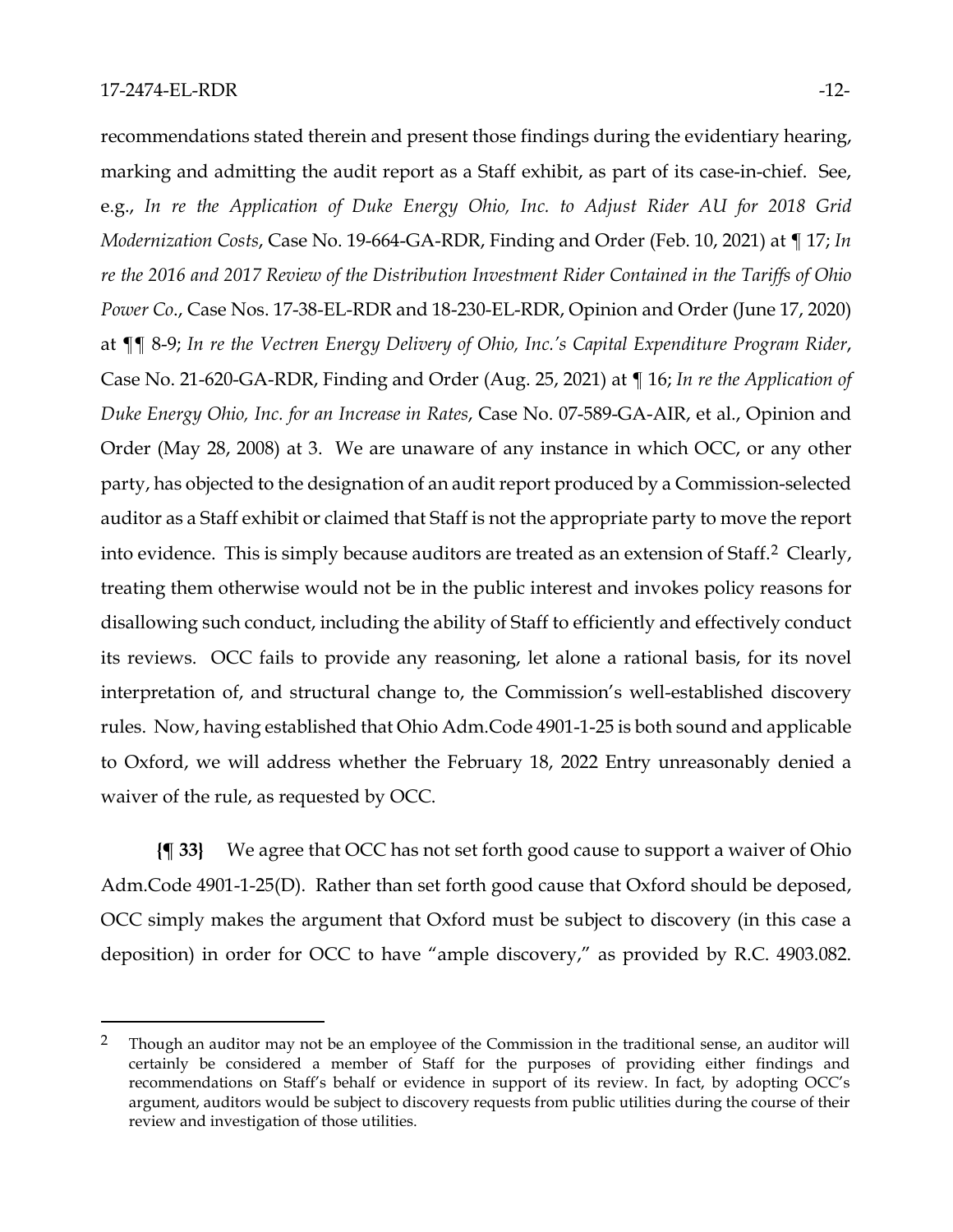Again, OCC provides no valid or relevant case precedent in support of its request for a waiver.<sup>3</sup> Rather, OCC simply states that, given the circumstances of this proceeding, we should provide them with the requested waiver.

**{¶ 34}** Ironically, OCC contends that the attorney examiner has prejudged what information a deposition of Oxford may reveal. As noted in the February 18, 2022 Entry, these assertions are based on nothing more than unsubstantiated speculation, at best, and fall well short of establishing good cause for a waiver of our discovery rules. We find it necessary again to provide an overview of the purpose of these proceedings for the benefit of OCC. This proceeding is addressing whether FirstEnergy improperly used funds collected in the DMR, which is the subject of the Daymark final audit report. The question of whether the source of funds for political and charitable spending by the Companies in support of H.B. 6 was included, directly or indirectly, in rates and charges paid by Ohio ratepayers is being thoroughly addressed in *In re the Review of the Political and Charitable Spending by Ohio Edison Company, The Cleveland Electric Illuminating Company, and The Toledo Edison Company*, Case No. 20-1502-EL-UNC, Entry (May 13, 2021). Moreover, OCC is well aware that its arguments regarding the scope of the audit in *In re Ohio Edison Co., The Cleveland Elec. Illum. Co., and The Toledo Edison Co.'s Compliance with R.C. 4928.17 and Ohio Adm.Code Chapter 4901:1-37*, Case No. 17-974-EL-UNC (*FirstEnergy Corporate Separation Case)* have been considered and rejected by the Commission. Specifically, OCC raised these same arguments in its application for rehearing filed on December 4, 2020, in that proceeding; and the Commission denied that rehearing request and, thus, rejected those arguments by

<span id="page-12-0"></span><sup>3</sup> For instance, we agree with Staff that OCC's reference to *In re Application of Suvon, LLC d/b/a FirstEnergy Advisors for Certification as a Competitive Retail Electric Service Power Broker and Aggregator*, Slip Op. No. 2021- Ohio-3630 (Oct. 14, 2021) in support of its arguments regarding R.C. 4903.082 is misplaced. While the Court did cite to this statute in its decision to remand the matter back to the Commission, it did so by noting that the Commission would need to balance this statutory right of discovery with the specific constraints imposed by the statutory timeframe to rule on a competitive retail electric service provider certification application. The Court did not issue substantive rulings on the disputed discovery requests. Also, unlike this proceeding, *Suvon* did not involve discovery upon Staff or a Commission-selected auditor.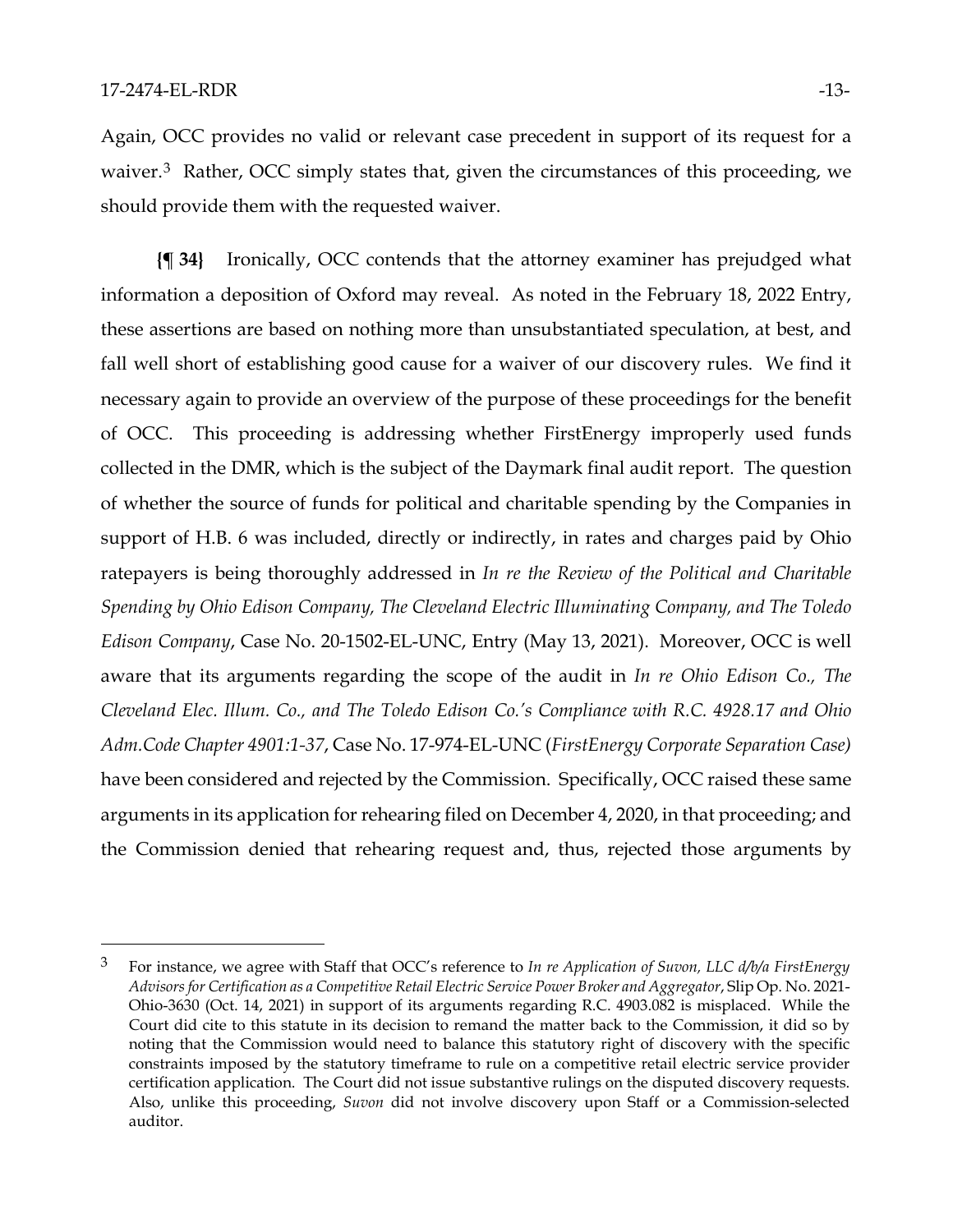operation of law 30 days later. *FirstEnergy Corporate Separation Case*, Application for Rehearing (Dec. 4, 2020) at 11-14 (denied by operation of law).

**{¶ 35}** As a matter of highest importance, we reiterate our interest in not interfering with the Federal criminal investigation. The investigation in the instant proceeding, as well as the three other investigations currently pending before us, target activities by the Companies which are subject to our exclusive jurisdiction over rates and utility service. These investigations complement, but do not seek to supplant, the ongoing criminal investigation by the United States Attorney for the Southern District for Ohio and the civil action by Ohio Attorney General Dave Yost pursuant to Ohio's civil RICO statute. However, it is of utmost concern to us that our investigations do not interfere with that criminal investigation by the U.S. Attorney or the action brought by the Ohio Attorney General. *In re the 2021 Review of the Delivery Capital Recovery Rider of Ohio Edison Co., The Cleveland Elec. Illum. Co., and The Toledo Edison Co.*, Case No. 21-1038-EL-RDR, Entry on Rehearing (Dec. 15, 2021). Moreover, we confirm that this interest applies equally to all parties involved in this case, despite OCC's fears that it alone is "thwarted" by this necessitated effort to stay within the scope of this proceeding and the Commission's jurisdiction. Contrary to the arguments raised in the interlocutory appeal, the fact that these actions are still ongoing weighs in favor of maintaining our well-established discovery process, especially at this stage of the proceeding, rather than fundamentally changing it, as OCC requests. Historically, when the Commission has found good cause to grant waivers of its procedural rules, pursuant to Ohio Adm.Code 4901-1-38, it has been for requests related to ministerial components of our process, i.e., certain service requirements, requirements pertaining to the filing of protected or confidential documents, or permitting responsive memoranda. See, e.g., *In re the Proper Procedures and Process for the Commission's Operations and Proceedings During the Declared State of Emergency and Related Matters*, Case No. 20-591-AU-UNC, Entry (Apr. 8, 2020); *In re the Certification of Northeast Ohio Public Energy Council as a Government Aggregato*r, Case No. 00- 2317-EL-GAG, Entry (July 17, 2013); *In re the Commission Review of the Capacity Charges of Ohio Power Co. and Columbus S. Power Co.*, Case No. 10-2929-EL-UNC, Entry (Mar. 7, 2012). OCC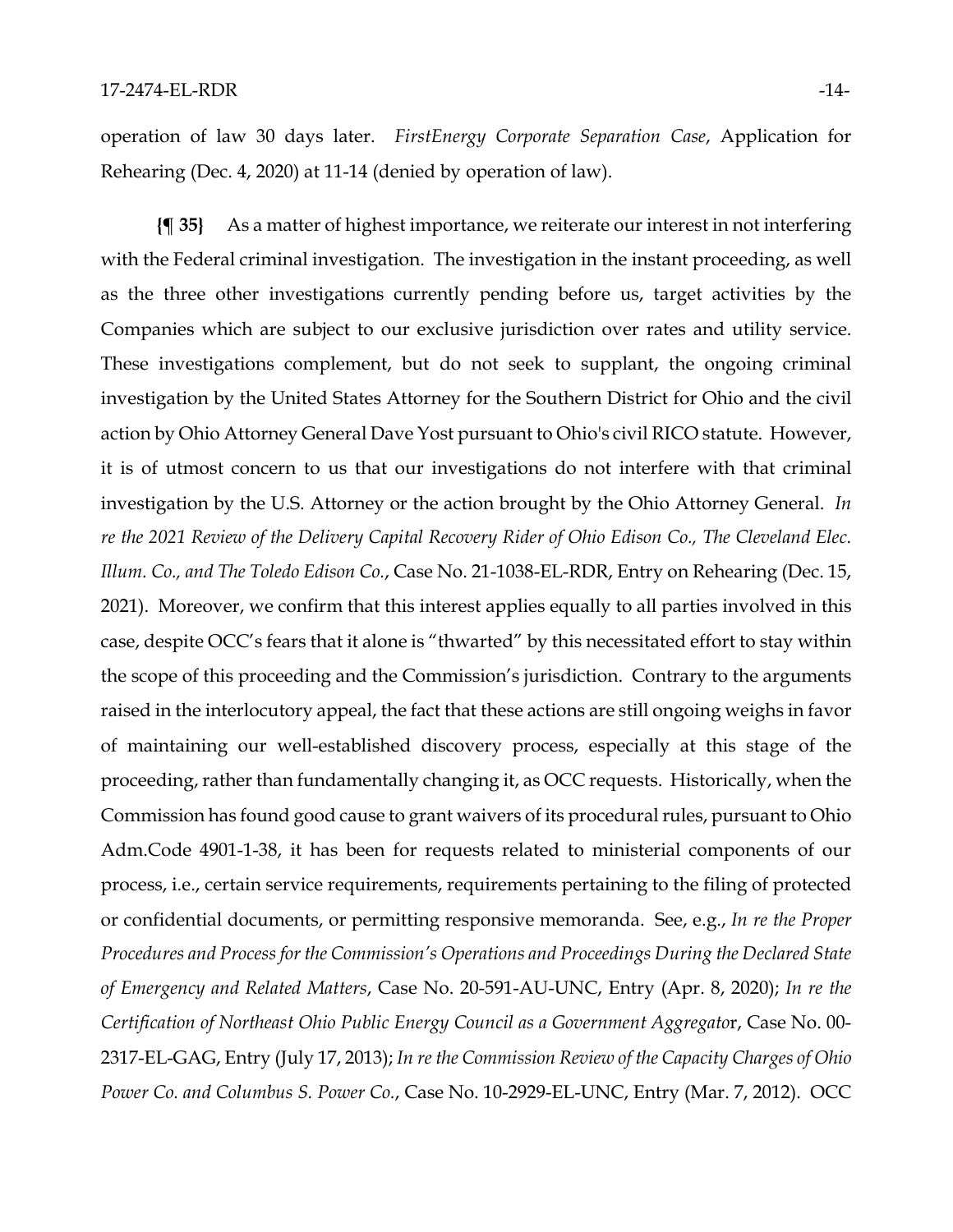has not demonstrated why the Commission should now deviate from its historical application of this rule by essentially eliminating it.

**{¶ 36}** Moreover, the record demonstrates that OCC has been provided with ample discovery in this case. As noted in the February 18, 2022 Entry, FirstEnergy Corp. has provided over 230,000 pages of documents in response to a subpoena duces tecum requested by OCC. (Tr. (Jan. 7, 2022) at 9-10.) OCC implies that the attorney examiner improperly relied upon "an entirely different case," but OCC did, in fact, make the statements at issue, and there is no reason to believe that OCC was making a material misrepresentation to the Commission at this time. The Commission confirms that, during the January 7, 2022, prehearing conference *in this proceeding*, no discovery disputes (beyond the obvious deferred motions for subpoenas filed by OCC) were brought to the attention of the attorney examiners. Entry (Feb. 18, 2022) at ¶28, citing (Tr. (Jan. 7, 2022) at 12-14). Further, we affirm the attorney examiner's ruling that OCC cannot demonstrate good cause because OCC did not address whether there are any facts which are not obtainable from other sources, including discovery produced by the Companies, the documents produced by FirstEnergy Corp., or documents which are publicly available.

**{¶ 37}** Nevertheless, the lack of any resulting prejudice invalidates OCC's arguments and strips away the ability to establish good cause for the requested waiver of Ohio Adm.Code 4901-1-25(D).[4](#page-14-0) See *In re the Procurement of Standard Service Offer Generation as Part of the Fourth Electric Security Plan for Customers of Ohio Edison Co., The Cleveland Elec. Illum. Co., and The Toledo Edison Co.*, Case No. 16-776-EL-UNC, Entry on Rehearing (Sept. 9, 2020) (where the Commission denied a waiver of Ohio Adm.Code 4901-1-02(D)(4), noting, among other things, that the parties failed to demonstrate how they were prejudiced by the

<span id="page-14-0"></span><sup>&</sup>lt;sup>4</sup> Regardless, even if we had chosen to grant the requested waiver of Ohio Adm.Code 4901-1-25, OCC failed to also request a waiver of Ohio Adm.Code 4901-1-21 in its original motion for subpoenas or in its interlocutory appeal. Ohio Adm.Code 4901-1-21 governs the use of depositions in Commission proceedings and, likewise, prohibits their use on a member of Staff. Ohio Adm.Code 4901-1-21(A). As that rule has not been invoked in the pleadings, we will not discuss it here, but quickly note that the discussion above would apply, as well.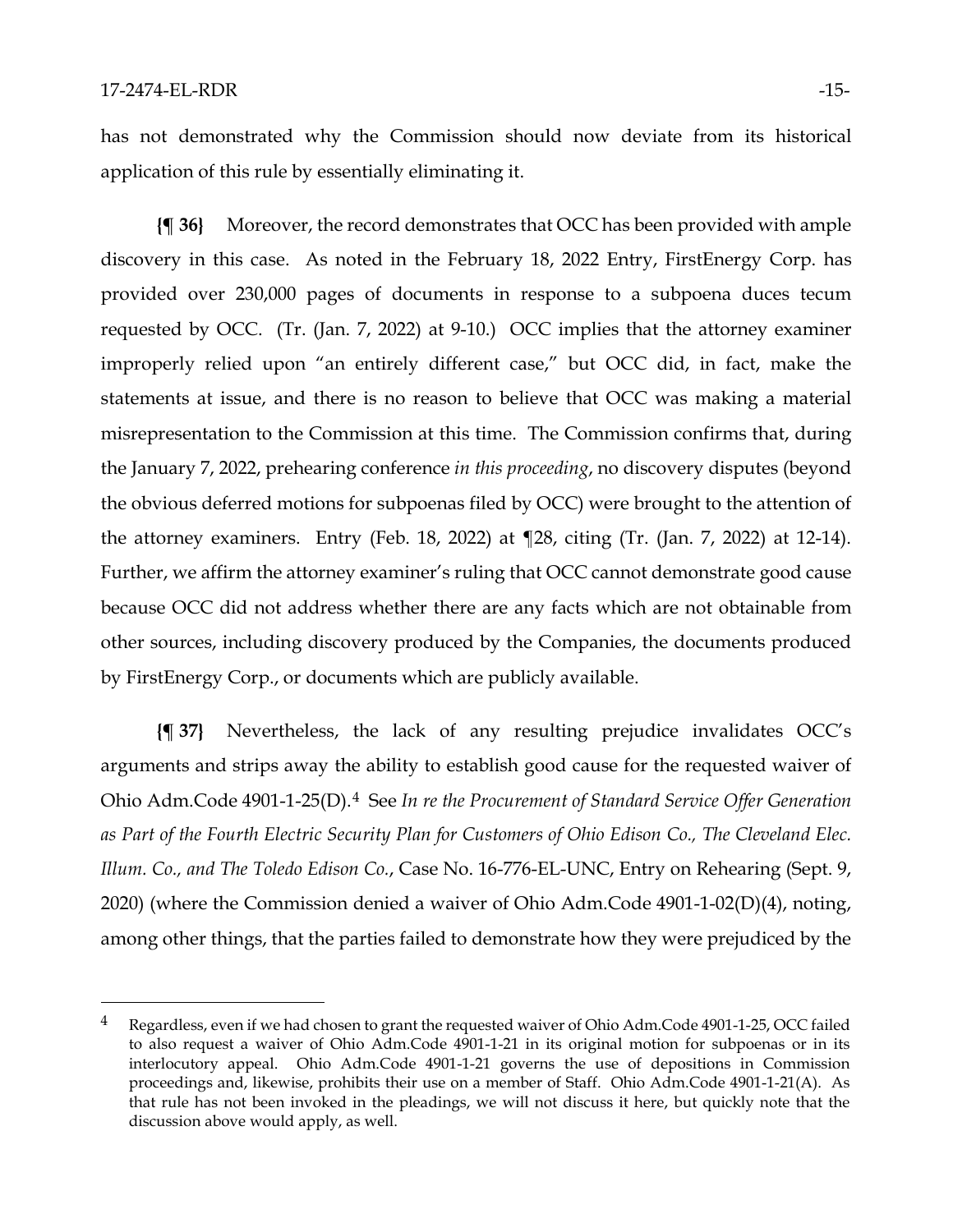decision). Pursuant to the February 18, 2022 Entry, Staff is required to produce a witness from Oxford at the hearing to be subject to cross-examination regarding its mid-term report. Although this mid-term report was prepared to inform the Commission on whether the DMR should be extended, it may contain reliable, probative evidence regarding the Companies' use of Rider DMR funds. All parties will be afforded a full and fair opportunity to cross-examine a witness from Oxford under oath regarding the mid-term report. This will, undoubtedly, promote transparency in this proceeding and assist the Commission in its commitment to follow the facts wherever they may lead. Entry (Feb. 18, 2022) at ¶ 31; Entry (Dec. 30, 2020) at ¶22; *In re the 2020 Review of the Delivery Capital Recovery Rider of Ohio Edison Co., The Cleveland Elec. Illum. Co., and The Toledo Edison Co.*, Case No. 20-1629-EL-RDR, Entry on Rehearing (Dec. 15, 2021) at ¶13.

**{¶ 38}** The Commission notes that, in its interlocutory appeal, OCC alleges a number of errors by the attorney examiner. Upon review, we find that none of these alleged errors have merit. Given that the February 18, 2022 Entry extended the comment period in this proceeding and allowed that reasonable requests for further extensions would only be entertained if a party were to produce meaningful, quantified assessments on the progress of reviewing discovery, we suggest parties maintain their focus on reviewing the approximately 230,000 pages of documents provided by the Companies and FirstEnergy Corp. through discovery, rather than attack the Commission's longstanding discovery practices. (Tr. (Jan. 7, 2022) at 9-10).

#### **IV. ORDER**

**{¶ 39}** It is, therefore,

**{¶ 40}** ORDERED, That the February 18, 2022 Entry be affirmed, in its entirety. It is, further,

**{¶ 41}** ORDERED, That OCC's interlocutory appeal be dismissed, in accordance with this Entry. It is, further,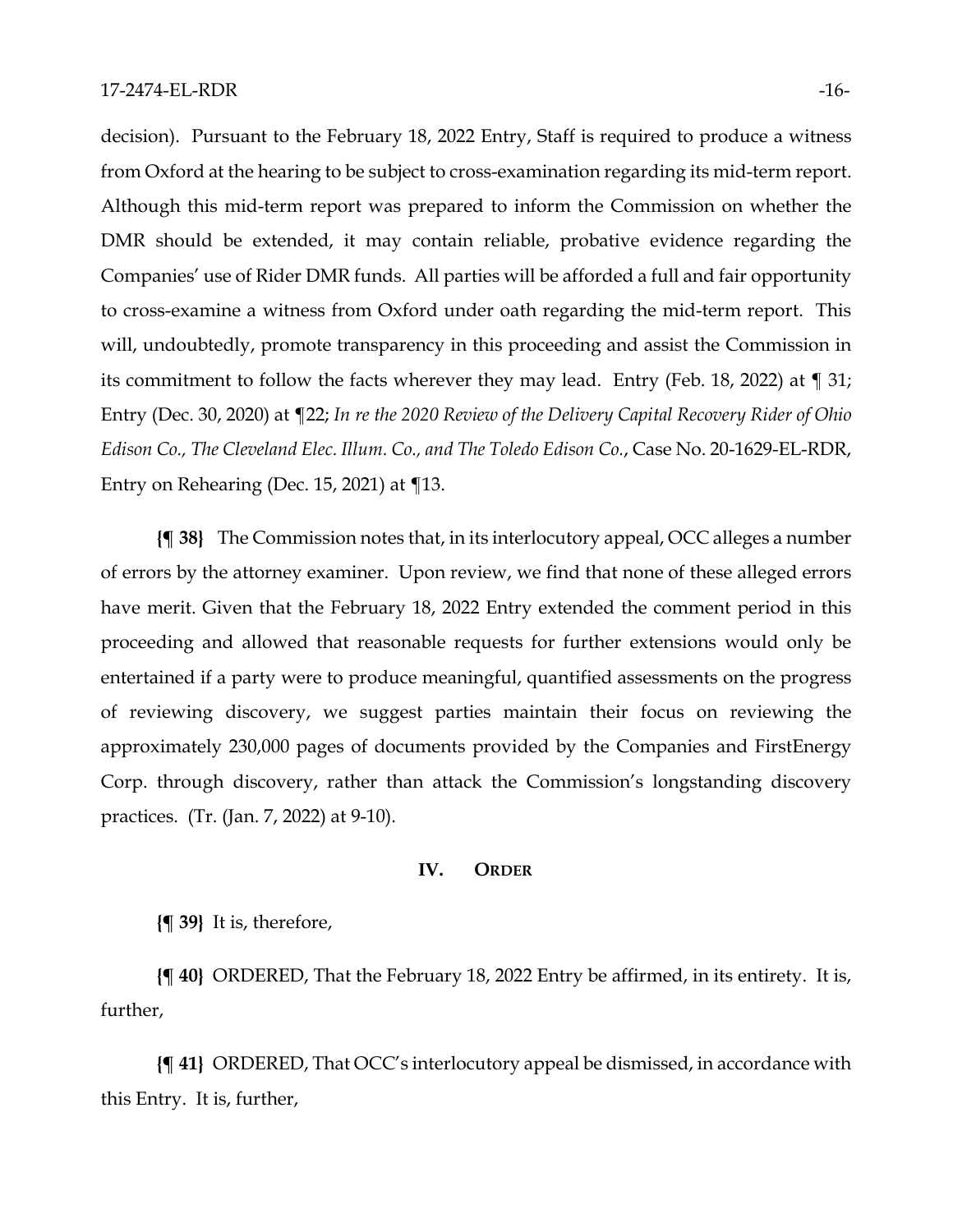**{¶ 42}** ORDERED, That a copy of this Entry be served upon all parties of record.

### COMMISSIONERS:

*Approving:*

Jenifer French, Chair M. Beth Trombold Lawrence K. Friedeman Daniel R. Conway Dennis Deters

MJA/mef